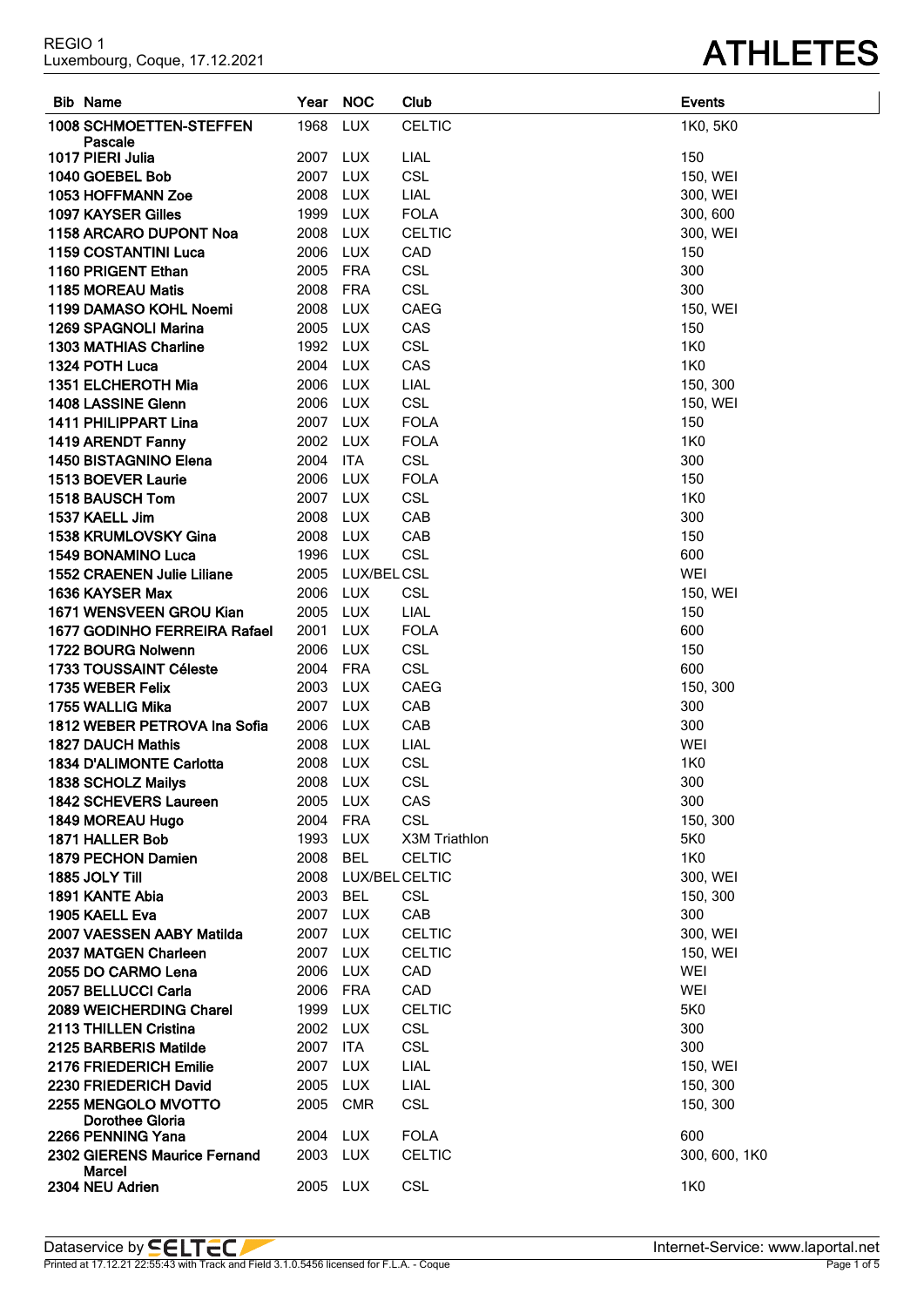| 2561 PURAYE Yaara                     | 2007 LUX |                    | CAEG          | 300           |
|---------------------------------------|----------|--------------------|---------------|---------------|
| 2579 CIBANGO Bliss                    | 2002 LUX |                    | CSL           | 150, WEI      |
| 2594 LEBEDEVA Varvara                 | 2003     | LUX/<br><b>RUS</b> | <b>CSL</b>    | 300, WEI      |
| 2614 RECKINGER Tom                    | 2004     | LUX                | <b>FOLA</b>   | 5K0           |
| 2620 LAMESCH Lili                     | 2002     | LUX                | CAD           | 300           |
| 2635 BIDAINE Pol                      | 1993     | <b>LUX</b>         | CAB           | 300           |
| 2642 LAWAL MEYERS Chelly<br>Damilola  | 2008     | LUX                | <b>CAEG</b>   | 150, WEI      |
| 2643 ANDRESINI Marino                 | 2005     | LUX                | CAB           | 300           |
| 2656 KOPS Lou Damien                  | 2006     | LUX                | <b>CELTIC</b> | 150, WEI      |
| 2674 GUETTI Laurent                   | 1979     | LUX                | <b>FOLA</b>   | 5K0           |
| 2714 DEC Samuel                       | 2005     | LUX                | <b>CSL</b>    | 150, WEI      |
| 2733 SCHMITZ Lenny                    | 2003     | <b>LUX</b>         | <b>CAPA</b>   | 150, 300      |
| 2756 KOFFI Melody N'Da Vittoria       | 2003     | ITA                | CSL           | WEI           |
| 2767 BERTEMES Bob                     | 1994     | <b>LUX</b>         | <b>CELTIC</b> | 5K0           |
| 2768 FUNCK Tessa                      | 2008     | <b>LUX</b>         | <b>CELTIC</b> | 150           |
| 2774 PETERS Louis                     | 2007     | <b>LUX</b>         | CAEG          | <b>1K0</b>    |
| 2794 KRAMER Hannah                    | 2007     | <b>LUX</b>         | LIAL          | WEI           |
| 2805 GODINHO FERREIRA Daniela         | 2005     | LUX                | <b>FOLA</b>   | 300, 600      |
| 2809 ORIGER Lola                      | 2008     | <b>LUX</b>         | <b>FOLA</b>   | <b>1K0</b>    |
| 2870 SILVA SIMOES Yoann               | 2003     | <b>POR</b>         | CAS           | 300           |
| 2883 DE WEERT Charlotte               | 2004     | <b>FRA</b>         | CSL           | 300           |
| 2886 HENSGEN Luc                      | 1996     | <b>LUX</b>         | CAS           | 600           |
| 2897 SCHIRTZ Noélie                   | 2006     | <b>LUX</b>         | <b>CELTIC</b> | 600           |
| 2912 WEIS Eve, Chloë                  | 2008     | <b>LUX</b>         | <b>CELTIC</b> | <b>1K0</b>    |
| 2917 THEIN Madara                     | 2007     | <b>LUX</b>         | <b>CSL</b>    | 1K0           |
| 2919 CLERC Fleur                      | 2008     | <b>FRA</b>         | LIAL          | 150, WEI      |
| 2920 JOUANNEAU Nahom                  | 2004     | <b>LUX</b>         | <b>CSL</b>    | 600, 1K0      |
| 2927 SCHAACK Sophia                   | 2008     | <b>LUX</b>         | LIAL          | 150           |
| 2949 CARA Vladimir                    | 2007     | ROU                | <b>CSL</b>    | 300           |
| 2955 WALRY Anthony                    | 2007     | <b>FRA</b>         | CSL           | 600           |
| 2961 KARL Emma                        | 2006     | <b>LUX</b>         | <b>CSL</b>    | 150           |
| 2976 REILAND Fabrice                  | 2006     | <b>LUX</b>         | <b>CELTIC</b> | 300, 600, 1K0 |
| 2985 BRAGG Ernest                     | 2004     | LUX/<br>CAN        | <b>CSL</b>    | 150, 300      |
| 2988 HEILIGER Lilly                   | 2008     | <b>LUX</b>         | <b>CSL</b>    | 600           |
| 3000 CICCONE Julia                    | 2007     | <b>ITA</b>         | <b>CELTIC</b> | 300           |
| 3027 KNAFF Elisabeth                  | 2004 LUX |                    | <b>FOLA</b>   | 1K0           |
| 3033 HEUTS Sam                        | 2003     | <b>LUX</b>         | <b>CELTIC</b> | 300, 600, 1K0 |
| 3051 SCHMIDT Chloé                    | 2001     | <b>LUX</b>         | CAEG          | 1K0           |
| 3134 WEICHERDING Gil                  | 2001     | <b>LUX</b>         | <b>CELTIC</b> | 5K0           |
| 3156 DOS SANTOS ROCHA PINTO<br>Rafael | 2005     | <b>POR</b>         | <b>FOLA</b>   | 600           |
| 3213 SIMON Nanda                      | 2007     | <b>LUX</b>         | <b>CELTIC</b> | 150           |
| 3248 VAN DER WEKEN Patrizia           | 1999     | <b>LUX</b>         | CAPA          | 150, 300      |
| 3275 BRANDENBURGER Pia                | 2007 LUX |                    | <b>CELTIC</b> | 600           |

**Bib Name Year NOC Club Events HOFFMANN Keira** 2008 LUX CAEG 150 **2317 REDING Filip** 2007 LUX CAEG **150, WEI HUREMOVIC Mara** 2005 LUX CAB 300 **LEY Jamie** 2007 LUX CELTIC 1K0 **BOEVER Ella** 2008 LUX FOLA 150 **GENSON Julie** 2003 LUX CSL 150, 300 **NEISES Jeanne** 2008 LUX CAEG 600 **DIESCHBOURG Lis** 2008 LUX CAEG 150 **JÜCH Mats** 2006 LUX CELTIC 150, WEI **USELDINGER Chloé** 2007 LUX CELTIC 150 **NOSBUSCH Claude** 2007 LUX LIAL 150 **GEHL Lisa** 2008 LUX CELTIC 150

### REGIO 1 REGIO 1<br>Luxembourg, Coque, 17.12.2021 **ATHLETES**

| Data:<br>bv<br>vice                                                                                          | : www.laportal.net<br>.met-Service: |
|--------------------------------------------------------------------------------------------------------------|-------------------------------------|
| Printed<br>$.1.0.5456$ $^{\circ}$<br>2.21 22:55:43 with<br>Coaue<br>Track and Field 3.<br>licensed for<br>A. | ot :                                |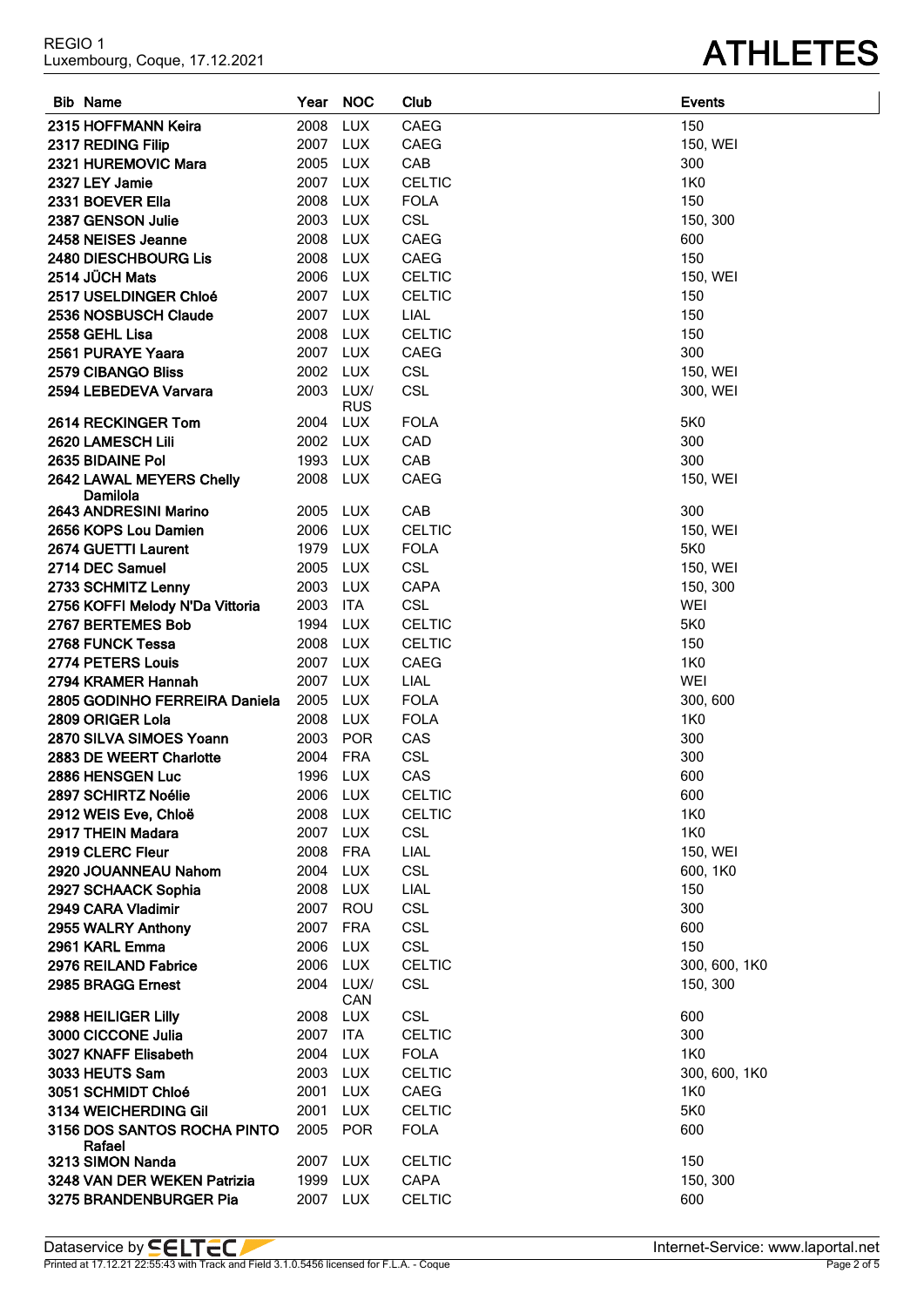**PECHEUR Emma** 2005 BEL ULA 300, 600

I

| <b>Bib Name</b>              | Year NOC |                   | Club           | <b>Events</b> |
|------------------------------|----------|-------------------|----------------|---------------|
| 3280 STEFFEN Rachel          | 2005     | <b>LUX</b>        | CAB            | 300           |
| 3301 ROCHET Louna            | 2006 FRA |                   | <b>CSL</b>     | 600           |
| 3339 DELARUE Noa             | 2007 FRA |                   | <b>CSL</b>     | 150, WEI      |
| 3345 VAVAKOU Sofia           | 2005     | LUX               | <b>CSL</b>     | 150, WEI      |
| 3355 MIRANDA CEPA Joao Pedro | 2001     | <b>POR</b>        | CAB            | 5K0           |
| 3392 FOUX Iris               | 2006     | LUX               | CAS            | 300, 600      |
| 3427 BELLUCCI Matteo         | 2003 FRA |                   | CAD            | 150, 300      |
| 3467 SCHLAMMES Ben           | 2004 LUX |                   | <b>CELTIC</b>  | 150, 300, 600 |
| 3495 RIES Louise             | 2003 LUX |                   | <b>CSL</b>     | 150, 300      |
| 3547 JUNCKER Olivier         | 2002 LUX |                   | <b>FOLA</b>    | 300           |
| 3607 KIEFFER Alain           | 1966     | LUX               | CAB            | 5K0           |
| 3621 KESSELER Frédéric       | 2008 LUX |                   | <b>CSL</b>     | 1K0           |
| 3631 FRIEDEN Pol             | 2001 LUX |                   | <b>CAEG</b>    | 150, 300      |
| <b>3673 DOSTERT Luc</b>      | 2002 LUX |                   | CAS            | 300           |
| 3675 BAIÃO HENRIQUES Patrick | 1997 LUX |                   | CAB            | 300           |
| 3694 PÜTZ Nela               | 2007 LUX |                   | CAS            | 150           |
| 3707 TOCK Eric               | 2003 LUX |                   | CAPA           | 150, 300      |
| 3708 TOCK Loris              | 2003 LUX |                   | <b>CAPA</b>    | 150, WEI      |
| 3718 BOUSSONG Olivier        | 1995 LUX |                   | CAD            | 150, 300      |
| 3763 ROSSI Sandrine          | 1995 LUX |                   | CAB            | 300           |
| 3798 KRIES Julien            | 2003 LUX |                   | <b>CELTIC</b>  | 150, WEI      |
| 3830 GREGOR Niklas           | 2008 LUX |                   | <b>CELTIC</b>  | 300, WEI      |
| 3854 RAUCHS Nicolas          | 2003     | <b>LUX</b>        | <b>FOLA</b>    | 600           |
| 3869 BERTEMES Vincent        | 2004 LUX |                   | LIAL           | 150, 300      |
| 4015 TEIXEIRA Jory           | 2005     | LUX               | <b>FLA/IND</b> | 300, 600, 1K0 |
| 4018 HAU Léini               | 2008     | LUX               | CAEG           | 150, WEI      |
| 4053 CARDONNEL Bruno         | 2003     | <b>LUX/FRACSL</b> |                | 300           |
| 4054 CALAMANDREI Laura       | 2005     | <b>BEL</b>        | <b>FOLA</b>    | 300, 600      |
| 4059 BAN Ferenc              | 2006     | HUN               | <b>CSL</b>     | 150, WEI      |
| 4075 LAGARDE François        | 1994     | FRA               | <b>CSL</b>     | 300           |
| 4174 BIOTTEAU N'deye-Marie   | 1997 FRA |                   | <b>CSL</b>     | 150, 300      |
| 4233 SCHRANTZ Oscar          | 2006     | LUX               | <b>FOLA</b>    | 600           |
| 4249 SANTOS CARVALHEIRO José | 2006 POR |                   | CAS            | 600           |
| <b>Manuel</b>                |          |                   |                |               |
| 4272 CHAUVIN Jules           | 2008 FRA |                   | LIAL           | 150, WEI      |
| 4354 FESSAGUET Sophie        | 2007 LUX |                   | <b>CELTIC</b>  | 1K0           |
| 4355 FAUSTINO DO VALE GIL    | 2006 LUX |                   | <b>FOLA</b>    | 1K0           |
| 4357 JUSTE Holly             | 2006     | LUX               | <b>CSL</b>     | 150, 300      |
| 4370 MOURA SEILER Lara       | 2008     | LUX               | CAB            | 300           |
| 4379 KRIEGER Louis           | 1994 LUX |                   | CAD            | 300           |
| 4423 DE GIOVANNI Sofia       | 2008     | ITA               | <b>CSL</b>     | 150           |
| 4424 DE GIOVANNI Andrea      | 2006     | ITA               | <b>CSL</b>     | 150, 300      |
| 4432 BOSSICARD Enguerran     | 2001     | LUX               | <b>FOLA</b>    | 150, 300      |
| 4434 COSTA Ravelino          | 2005     | LUX               | CAS            | 300           |
| 4492 CLOSTER Julie           | 2002 LUX |                   | <b>CELTIC</b>  | 1K0           |
| 4504 KONSBRUCK Jack          | 2007 LUX |                   | <b>LIAL</b>    | 1K0           |
| 4516 MAACK Christophe        | 2002 LUX |                   | <b>CSL</b>     | 150, WEI      |
| 4526 AMEYE Eva               | 2006     | <b>LUX</b>        | LIAL           | 150, 600      |
| 4527 HOERNER Nils            | 2003     | LUX               | LIAL           | 150, 300      |
| 4535 KOHNEN Louis            | 2003     | LUX               | <b>CSL</b>     | 1K0           |
| 9213 SENDO Déodato           | 2008     | BEL               | <b>ULA</b>     | 150           |
| 9214 STABILE Giovanni        | 2006     | <b>BEL</b>        | <b>ULA</b>     | 300           |
| 9215 TOUSSAINT Justin        | 2002 BEL |                   | <b>ULA</b>     | 600           |
| 9216 YASBOU Alaeddine        | 2007     | BEL               | <b>ULA</b>     | 300           |
| 9217 ESCHMANN Tifenn         | 2007     | <b>FRA</b>        | PONT-A-MOUSSON | 1K0           |
| 9218 MAILLOT Baptise         | 2008     | FRA               | PONT-A-MOUSSON | <b>1K0</b>    |
| 9231 RAUCHS Félix            | 2003 LUX |                   | <b>FOLA</b>    | 300, 600      |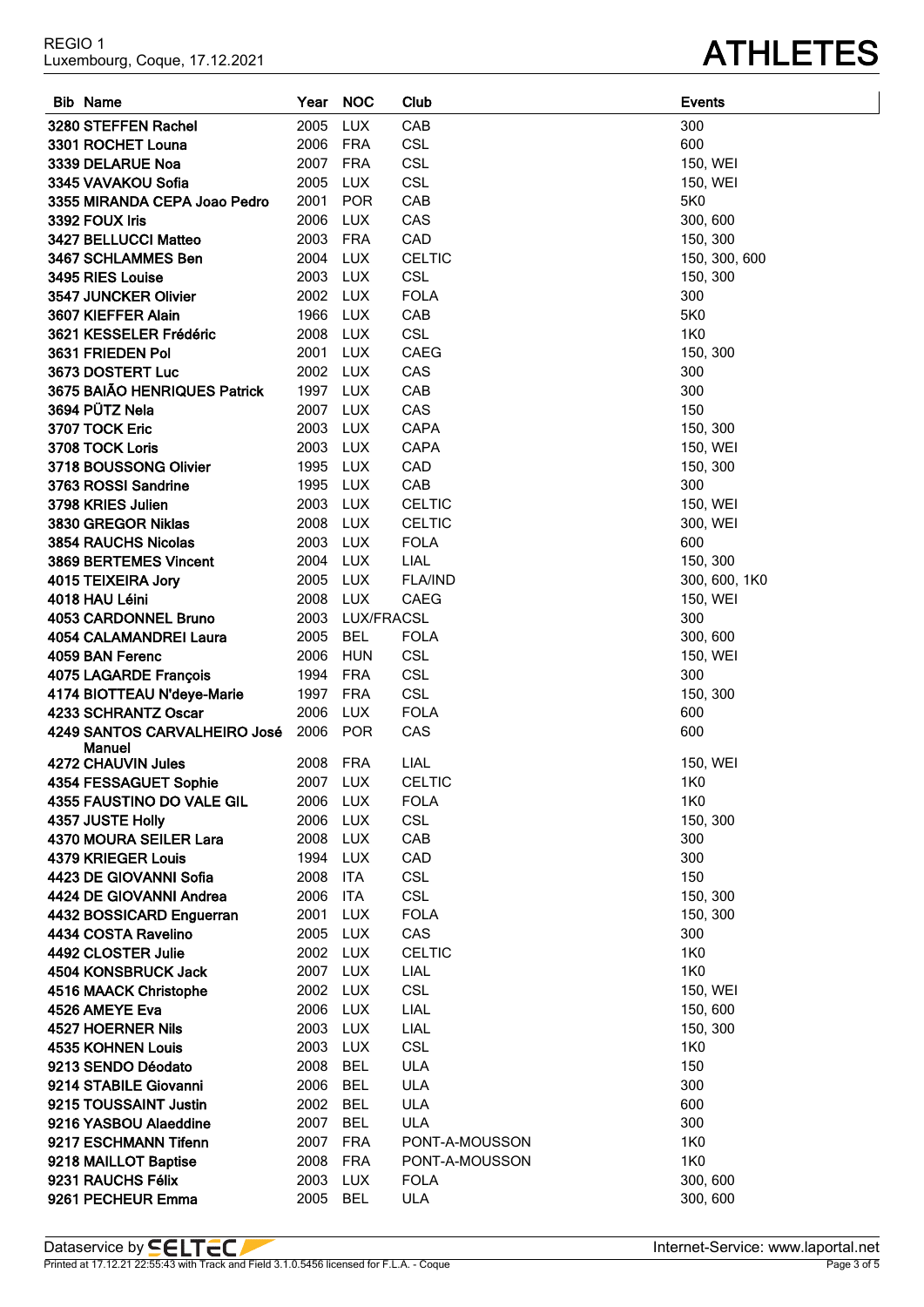# Luxembourg, Coque, 17.12.2021 **ATHLETES**

| <b>Bib Name</b>                               | Year         | <b>NOC</b> | Club                         | <b>Events</b>        |
|-----------------------------------------------|--------------|------------|------------------------------|----------------------|
| 9265 COLIN Soha                               | 2008         | <b>BEL</b> | <b>ULA</b>                   | 150                  |
| 9269 GUIOT Joséfine                           | 2008         | BEL        | <b>ULA</b>                   | 150                  |
| 9271 ELMER Leonie                             | 2003         | GER        | <b>KONZ TG</b>               | 150, 300, 600        |
| 9272 MONANGE Quentin                          | 1997         | FRA        | NANCY Athlétisme Métropole   | 600                  |
| 9273 MANNS Arthur                             | 2008         | <b>BEL</b> | <b>ULA</b>                   | 150                  |
| 9283 DELANDRE Robin                           | 2002         | FRA        | NANCY Athlétisme Métropole   | 600                  |
| 9285 ISSA MARZOUKI Dany                       | 2005         | <b>FRA</b> | NANCY Athlétisme Métropole   | 1K0                  |
| 9286 BREDA Siméon                             | 2004         | <b>FRA</b> | NANCY Athlétisme Métropole   | 1K0                  |
| 9287 BOUZAT Juliane                           | 2005         | <b>FRA</b> | NANCY Athlétisme Métropole   | 1K0                  |
| 9288 MESHAKA Julie                            | 2005         | FRA        | NANCY Athlétisme Métropole   | 1K0                  |
| 9289 BAILLY Elise                             | 2004         | <b>FRA</b> | NANCY Athlétisme Métropole   | 600                  |
| 9290 PIGNE Félix                              | 2008         | FRA        | NANCY Athlétisme Métropole   | 1K0                  |
| 9291 LEBON Maxime                             | 2003         | FRA        | NANCY Athlétisme Métropole   | <b>1K0</b>           |
| 9292 VILLEROY DE GAHLAU                       | 2007         | FRA        | NANCY Athlétisme Métropole   | 1K0                  |
| <b>Charles-Marie</b>                          |              |            |                              |                      |
| 9293 HOUOT Bernard                            | 1985         | <b>FRA</b> | <b>GONDREVILLE AC</b>        | 5K0                  |
| 9294 GILLE Paul                               | 1996         | FRA        | <b>GONDREVILLE AC</b>        | 5K0                  |
| 9295 GALANTE Raphael                          | 1975         | FRA        | <b>GONDREVILLE AC</b>        | 5K0                  |
| 9296 PAUTHONNIER Julien                       | 1999         | FRA        | <b>AVEC</b>                  | <b>WEI</b>           |
| 9297 KHOULALI Amin                            | 1999         | FRA        | <b>ACHM</b>                  | 150                  |
| 9298 REGNIER Paul                             | 2000         | FRA        | NANCY Athlétisme Métropole   | 150, 300             |
| 9299 SCHAUWERS François                       | 1996         | <b>BEL</b> | <b>RFCL</b>                  | 300                  |
| 9300 HUSS Sylvain                             | 1970         | FRA        | <b>ESTY</b>                  | 1K0                  |
| 9302 PY Léa                                   | 2006         | FRA        | <b>ESTY</b>                  | <b>1K0</b>           |
| 9303 MERABET Imrane                           | 2006         | <b>FRA</b> | Athlétisme Sud Messin        | 1K0                  |
| 9304 BEOT Laureline                           | 2005         | <b>FRA</b> | <b>ASPTT</b>                 | 300                  |
| 9305 GENTILS Maëlle                           | 2000         | <b>FRA</b> | <b>ASPTT</b>                 | 300                  |
| 9306 BOUELE Cédric                            | 1985         | SUI        | <b>DELEMONT Athlétisme</b>   | 150, 300, 5K0        |
| 9307 SCHWIND Hannah                           | 2007         | GER        | <b>PST Trier</b>             | 300, WEI             |
| 9308 SONNENBERG Greta                         | 2007         | <b>GER</b> | <b>PST Trier</b>             | 300, WEI             |
| 9309 MERLING Lina                             | 2006         | <b>GER</b> | <b>KONZ TG</b>               | 150, WEI             |
| 9316 KALMEN Adam                              | 1998         | <b>BEL</b> | <b>DACM</b>                  | 150                  |
| 9317 NIESEN Charles                           | 1994         | <b>BEL</b> | <b>RESC</b>                  | 150                  |
| 9318 UHODA Corentin                           | 2008         | <b>BEL</b> | <b>ULA</b>                   | 150                  |
| 9320 STÖWER Lena                              | 2005         | GER        | <b>PST Trier</b>             | 150, WEI             |
| 9322 LEITZ Florian                            | 2006 GER     |            | PST Trier                    | 150, 300             |
| 9323 KUPCZIK Rebecca                          | 2001         | GER        | <b>PST Trier</b>             | 150, 300             |
| 9324 STEILEN Lilian                           | 2003         | GER        | <b>PST Trier</b>             | WEI                  |
| 9326 ROSITANO Théo                            | 1999         | <b>BEL</b> | <b>CABW</b>                  | 150, 300             |
| 9327 CALLEBAUT Ange-Victoria                  | 1999         | BEL        | <b>CABW</b>                  | 150, 300             |
| 9328 DEHOUT Floran                            | 2001         | <b>BEL</b> | <b>CABW</b>                  | 150, 300             |
| 9329 CARLIER Arthur                           | 2000         | <b>BEL</b> | <b>CABW</b>                  | 150, 300             |
| 9330 LAMBERT Kylie                            | 2004         | <b>BEL</b> | <b>CABW</b>                  | 150, 300             |
| 9332 DUCHÊNE Aurore                           | 2000         | <b>BEL</b> | <b>CABW</b>                  | 150, 300             |
| 9333 NKIERE DANFUNAME René                    | 1999         | <b>BEL</b> | <b>CABW</b>                  | 150, 300             |
| 9335 HEYMANS Samuel                           | 1989         | BEL        | <b>CABW</b>                  | 150, 300             |
| 9336 LACHKAR Ali                              | 1991         | BEL        | <b>CABW</b>                  | 150, 300             |
| 9339 SZERMAN Melvin                           | 1997         | BEL        | <b>CABW</b>                  | 150                  |
| 9340 ALABISO Marilyn                          | 1994         | <b>BEL</b> | <b>CABW</b>                  | 150, 300             |
| 9341 GUILLET Laurence<br>9342 TEMSAMANI Ilias | 1980<br>1999 | FRA<br>BEL | <b>ESA 59</b><br><b>CABW</b> | 150, 300<br>150, 300 |
| 9344 ENTINGER Elena                           | 2006         | FRA        | <b>ESTY</b>                  | 1K0                  |
| 9345 PIERSON Jade                             | 2006         | FRA        | <b>ESTY</b>                  | 1K0                  |
| 9346 FAGE Manon                               | 1992 FRA     |            | NANCY Athlétisme Métropole   | 1K0                  |
| 9348 XAILLY Laurine                           | 1998         | FRA        | NANCY Athlétisme Métropole   | 150, 300             |
| 9349 WASSMER Maxime                           | 2003         | FRA        | NANCY Athlétisme Métropole   | 150, 300             |
| 9350 HILDENBRAND Theo                         | 2002         | <b>FRA</b> | NANCY Athlétisme Métropole   | 150, 300             |
| 9351 MESSADI Sabri                            | 2003         | FRA        | NANCY Athlétisme Métropole   | 150, 300             |
|                                               |              |            |                              |                      |